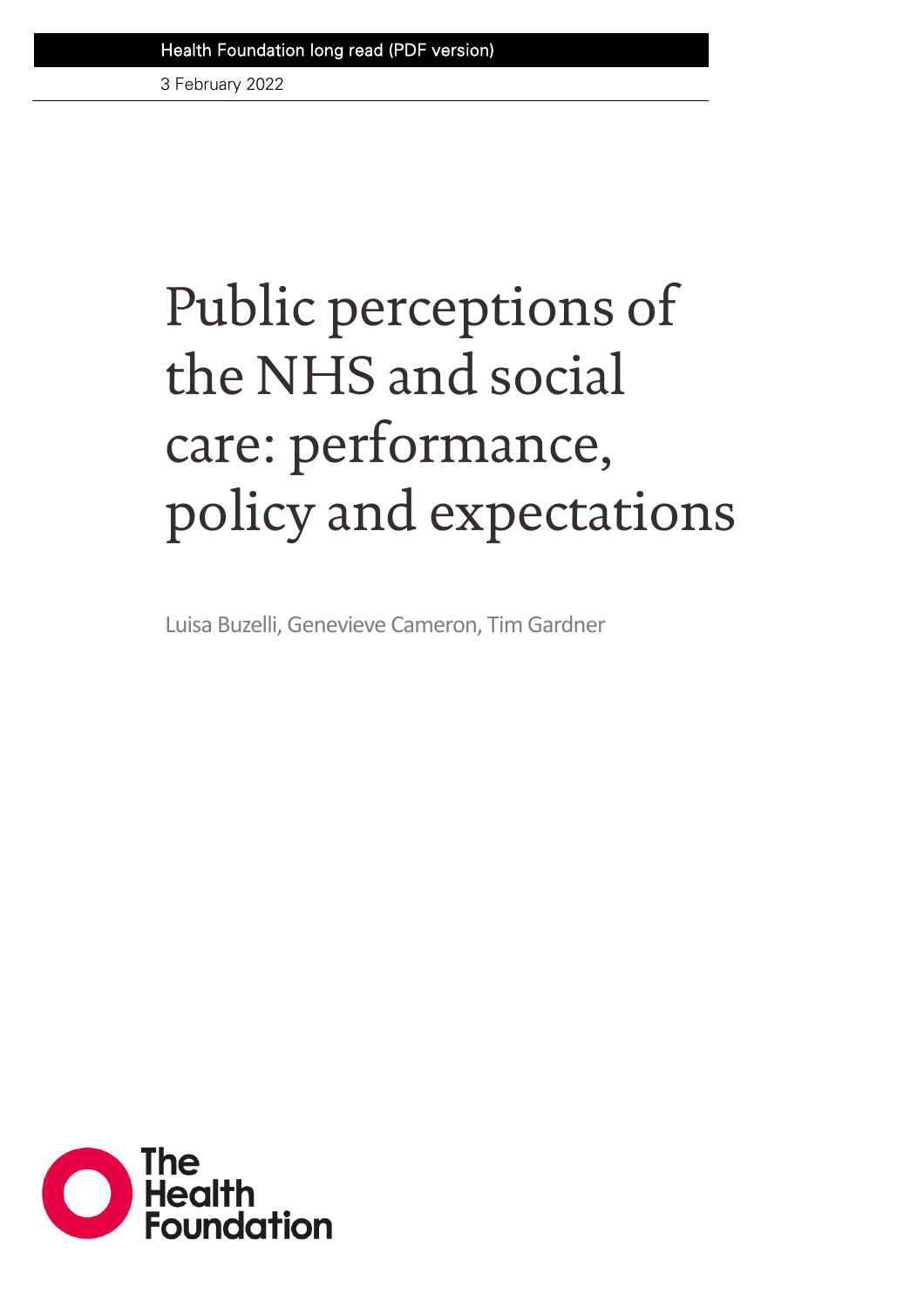## **Contents**

| Key points                                                                                                          | 3              |
|---------------------------------------------------------------------------------------------------------------------|----------------|
| 1. Introduction                                                                                                     | $\overline{4}$ |
| 2. Context                                                                                                          | $\overline{4}$ |
| 3. Public perceptions of past performance and expectations for the future<br>performance of the NHS and social care | 6              |
| 4. Public perceptions of NHS and social care performance, priorities and<br>government policies                     | 9              |
| 5. Views on the Health and Social Care Levy                                                                         | 13             |
| 6. Conclusion                                                                                                       | 15             |
| 7. Supporting information                                                                                           | 16             |
|                                                                                                                     |                |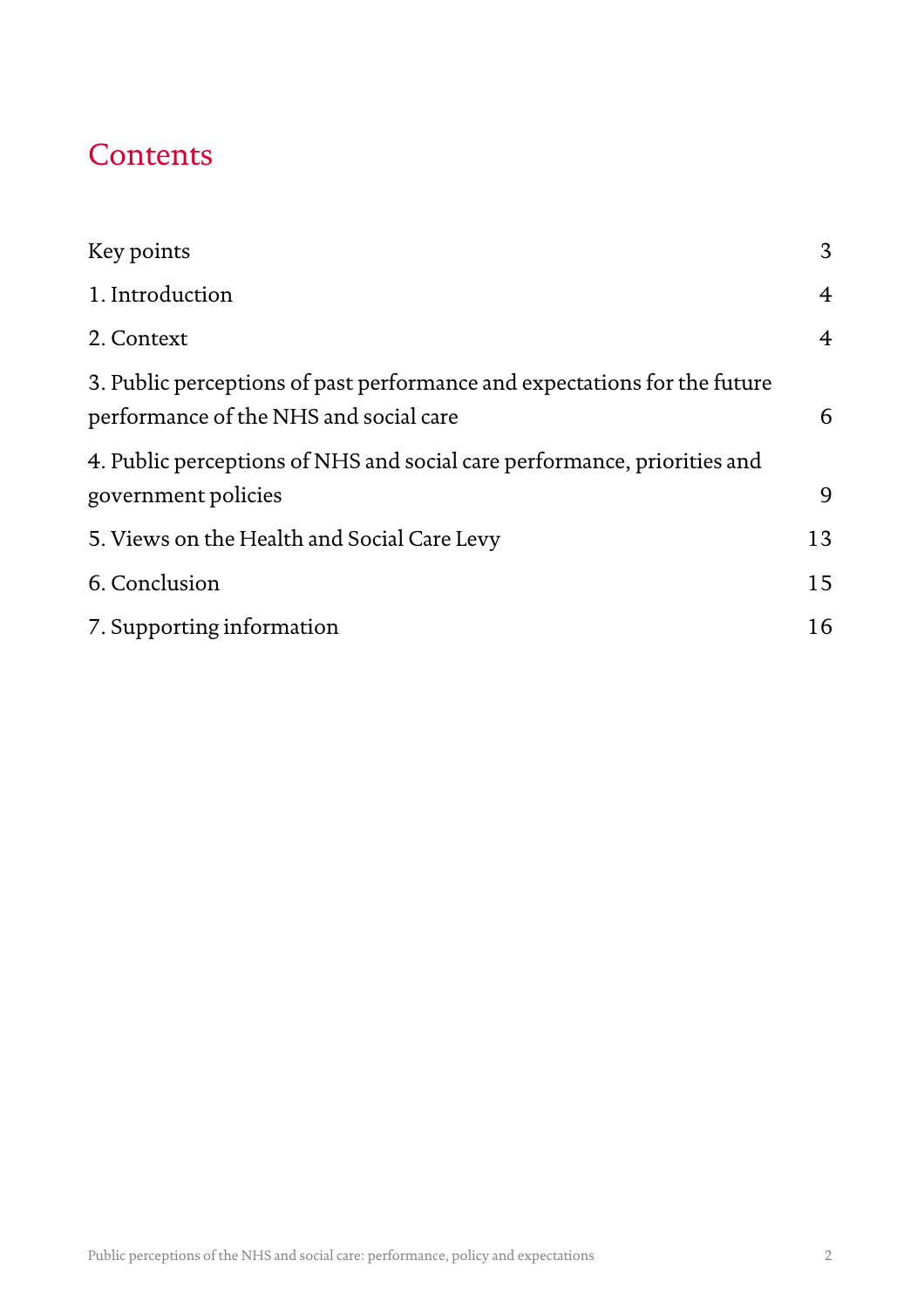# Key points

- The COVID-19 pandemic has caused major shifts in public attitudes towards health, the NHS and social care. With services still experiencing substantial pressure from the virus itself and related disruption, it's important to understand how people perceive the current state of care and priorities for the future.
- This long read examines public perceptions and expectations of health and social care. It highlights key findings from the first wave of our new programme of polling research, delivered in partnership with Ipsos, that will track public views on health and social care every 6 months.
- Our first public poll was conducted between 25 November and 1 December 2021, with a total of 2,102 responses from people aged 16 and older across the UK via Ipsos' KnowledgePanel, a random probability online panel.
- The public is pessimistic about the state of the NHS and social care. 57% think the general standard of care provided by the NHS has got worse in the last 12 months, while 69% think the standard of social care services has deteriorated. Expectations for the next 12 months are slightly less pessimistic but still low: 43% think NHS standards will get worse, while 53% think the same about social care.
- In previous years local NHS services have been viewed more positively than the NHS overall, but this is no longer true: perceptions of the service locally and nationally are now very similar. Less than half think the NHS is providing a good service nationally (44%) or locally (42%).
- While the government is yet to commit to a plan for addressing long-term NHS staff shortages, expanding and supporting the workforce is a pressing issue for the public. People's top priorities for the NHS include addressing the workload pressures on NHS staff and increasing the number of staff in the NHS.
- In England, the government has put protecting the NHS at the centre of the pandemic response, begun a wide-ranging reform agenda and committed substantial additional funding. However, few people (9% in England) think the UK government has the right policies for the NHS.
- Although at the time of the fieldwork the policy was yet to come into effect, 58% of the public support the government's decision to raise taxes to spend more on the NHS and social care, with only 22% opposing it.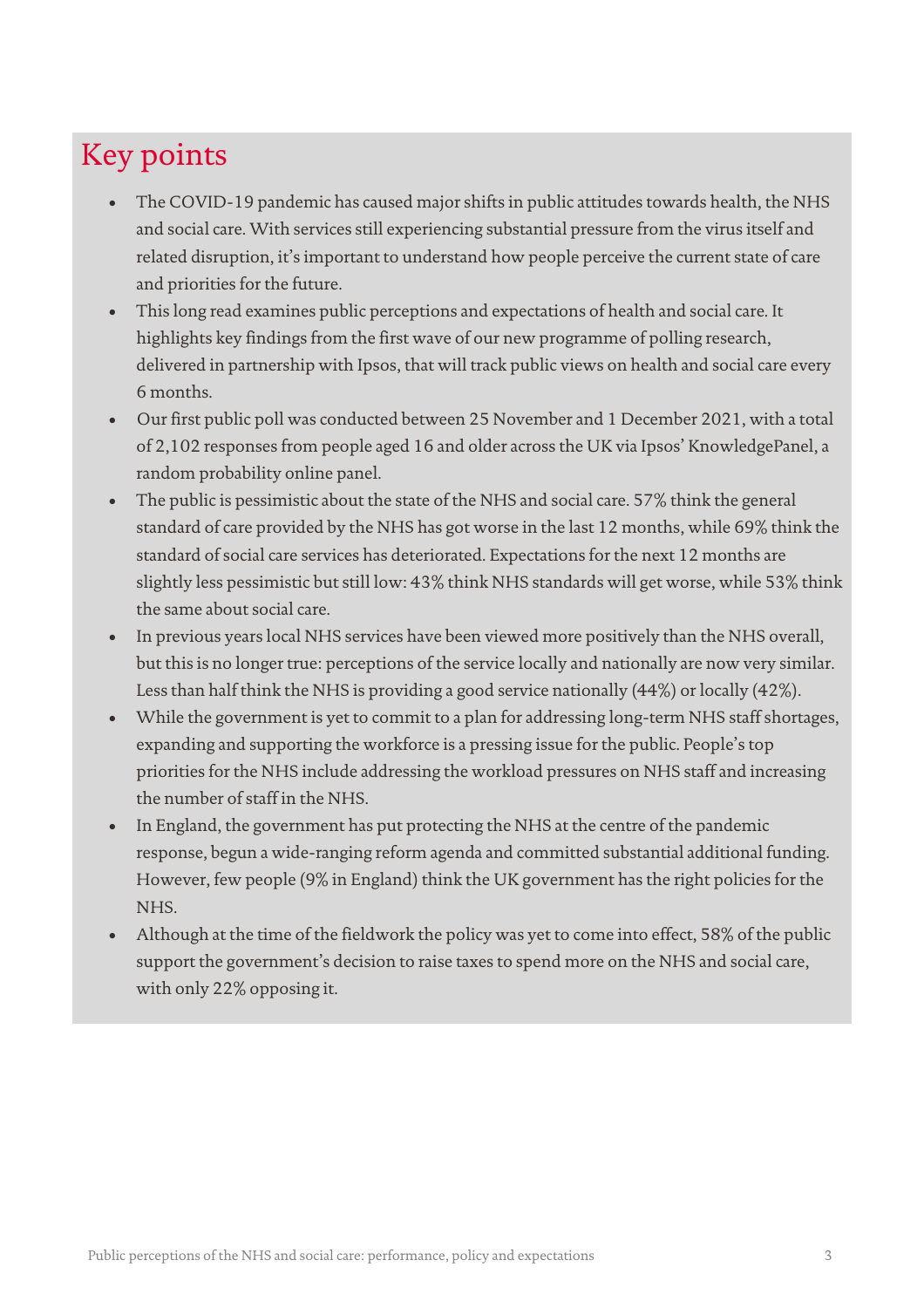# 1. Introduction

The COVID-19 pandemic has already ha[d major consequences](https://www.health.org.uk/publications/public-perceptions-of-health-and-social-care-in-light-of-covid-19-november-2020) for people's perceptions and expectations of health and social care services. Workforce shortages were the [single biggest challenge](https://www.health.org.uk/news-and-comment/consultation-responses/workforce-burnout-and-resilience-in-the-nhs-and-social-care) in health and social care before the pandemic, and the last 2 years have left staff overstretched and exhausted. Responding to COVID-19 has cause[d disruption, delays and increased demands](https://www.health.org.uk/publications/reports/the-nhs-long-term-plan-and-covid-19) on services, resulting in large volumes of unmet need and delayed care, including th[e longest waiting list](https://www.health.org.uk/news-and-comment/charts-and-infographics/how-is-elective-care-coping-with-the-continuing-impact-of-covid-19) for hospital care since current records began.

But how might public attitudes continue to change? And what might this mean for policymakers working to plot a course out of the pandemic[, learn from](https://www.gov.uk/government/news/prime-minister-announces-covid-19-inquiry-chair) the response so far and repair th[e social and](https://www.health.org.uk/publications/reports/unequal-pandemic-fairer-recovery)  [economic damage](https://www.health.org.uk/publications/reports/unequal-pandemic-fairer-recovery) caused by the virus? This long read examines key findings from a new survey of public perceptions of health and social care, the first from a new 2-year partnership between the Health Foundation and Ipsos.

## 2. Context

At the time of our survey (in late November 2021), managing the rapid spread of the Omicron variant of COVID-19 left little space for the government or the devolved administrations in Wales, Scotland and Northern Ireland to contemplate much else. But now (in February 2022), despite the continuing pressures on the NHS, ministerial attentions are doubtless returning to longer term policy priorities.

As health and social care are devolved responsibilities, each of the four countries of the UK has different priorities. In England, Omicron interrupted work to develop and implement several major new policies for health and social care. Th[e UK Health Security Agency](https://www.gov.uk/government/news/uk-health-security-agency-launches-with-a-relentless-focus-on-keeping-the-nation-safe) (replacing Public Health England) had been fully operational for only 55 days when th[e first UK cases](https://www.gov.uk/government/news/first-uk-cases-of-omicron-variant-identified) of Omicron were identified. The ink was barely dry on the [adult social care reform](https://www.gov.uk/government/publications/people-at-the-heart-of-care-adult-social-care-reform-white-paper) white paper, with further white papers expected o[n levelling up,](https://www.gov.uk/government/news/government-to-publish-levelling-up-white-paper) health disparities and integrating health and social care. Legislation to enact th[e biggest shake-up](https://www.bmj.com/content/372/bmj.n248) of NHS structures for a decade was in Parliament. And [a 'build back](https://www.gov.uk/government/publications/build-back-better-our-plan-for-health-and-social-care)  [better'](https://www.gov.uk/government/publications/build-back-better-our-plan-for-health-and-social-care) plan committed the government to protecting people against catastrophic social care costs and bringing down NHS waiting times, funded by a new Health and Social Care Levy modelled on National Insurance.

Weeks after announcing these tax rises, the 2021 Spending Review confirmed [a substantial increase](https://www.health.org.uk/news-and-comment/charts-and-infographics/spending-review-2021-what-it-means-for-health-and-social-care) in health spending, with day-to-day spend in 2024/25 to be 13% higher in real terms than in 2021/22. Will people see the benefits of this package of investment and reform – in improvements in local health and social care services and ultimately in better health and wellbeing? Fundamentally, this is the critical test now facing the government – as acknowledged by [Rishi Sunak](https://www.gov.uk/government/speeches/autumn-budget-and-spending-review-2021-speech) as he unveiled the government's Autumn Budget just before our polling began: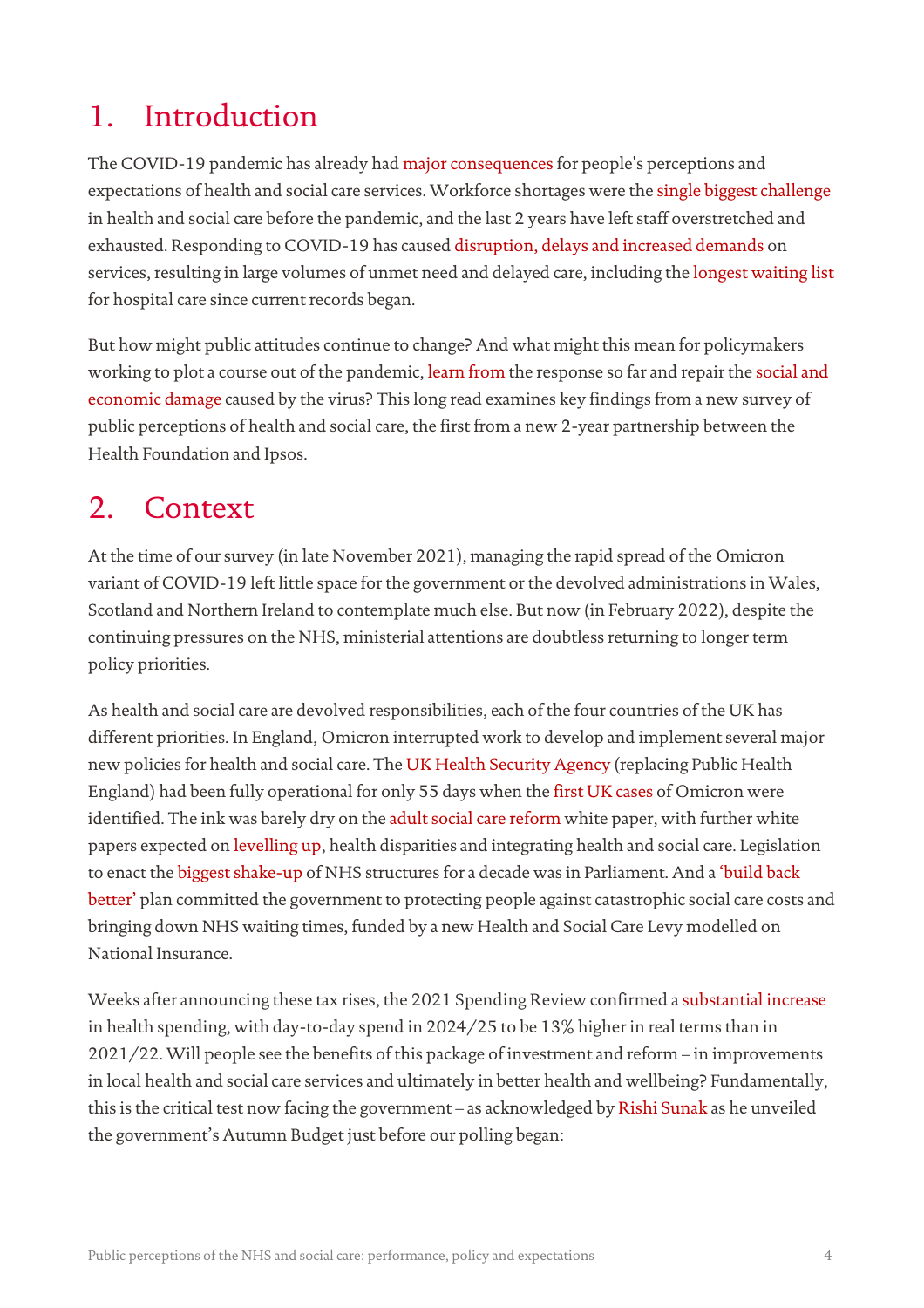*'While today's Budget delivers historically high levels of public spending, its success will be measured not by the billions we spend, but by the outcomes we achieve and the difference we make to people's lives. The budgets are set; the plans are in place; the task is clear. Now we must deliver because this is not the government's money – it is taxpayers' money.'*

But if the government does deliver, will people actually feel a difference? And if they do, will that progress be attributed to government policy? The difficulty involved with measuring success, as framed by the Chancellor, may not have been fully appreciated at the time. From 2000 to 2012, [regular research](https://www.gov.uk/government/publications/survey-of-public-perceptions-of-the-nhs-and-social-care) into public perceptions of health and social care services consistently reported a 'perceptions gap'. This was a reference to a reliable pattern of people being most positive about their local NHS and social care services, less positive about services across England as a whole, and least positive about the government's policies for those services.

Will things be different in 2022? To shed light on these and a host of other issues, we have partnered with Ipsos to deliver a programme of research into public perceptions of health and social care over the next 2 years. Every 6 months, we will poll a representative sample of the UK public using the UK KnowledgePanel – Ipsos' random probability online panel – building on our [previous work](https://www.health.org.uk/publications/public-perceptions-of-health-and-social-care-in-light-of-covid-19-november-2020) on this topic.

Our first survey was conducted between 25 November and 1 December 2021, with a total of 2,102 responses from people aged 16 and older across the UK. Fieldwork started shortly before the [first UK](https://www.gov.uk/government/news/first-uk-cases-of-omicron-variant-identified)  [cases](https://www.gov.uk/government/news/first-uk-cases-of-omicron-variant-identified) of the Omicron variant were identified, but was completed before Boris Johnson's announcement of [new COVID-19 restrictions](https://www.gov.uk/government/news/prime-minister-confirms-move-to-plan-b-in-england) in England on 8 December 2021. While this may have been too early to fully reflect views about the prospects of another major surge in COVID-19, it may be a timely reflection of the public mood as ministers were setting out plans for recovery and reform.

Comparisons to historical data should be considered indicative and therefore interpreted carefully. For example, some have used a different method, a different geographical sample (for example, Great Britain instead of the UK) or slightly different age ranges. Where previous surveys differ from the current polling, this is noted in the text.

In this long read we highlight key findings from the first survey, including those related to the current performance of health and social care overall, priorities and expectations for the future, and public views on the Health and Social Care Levy. The full survey results can be found in the [downloadable slide deck.](https://www.health.org.uk/publications/public-perceptions-of-health-and-social-care-november-december-2021)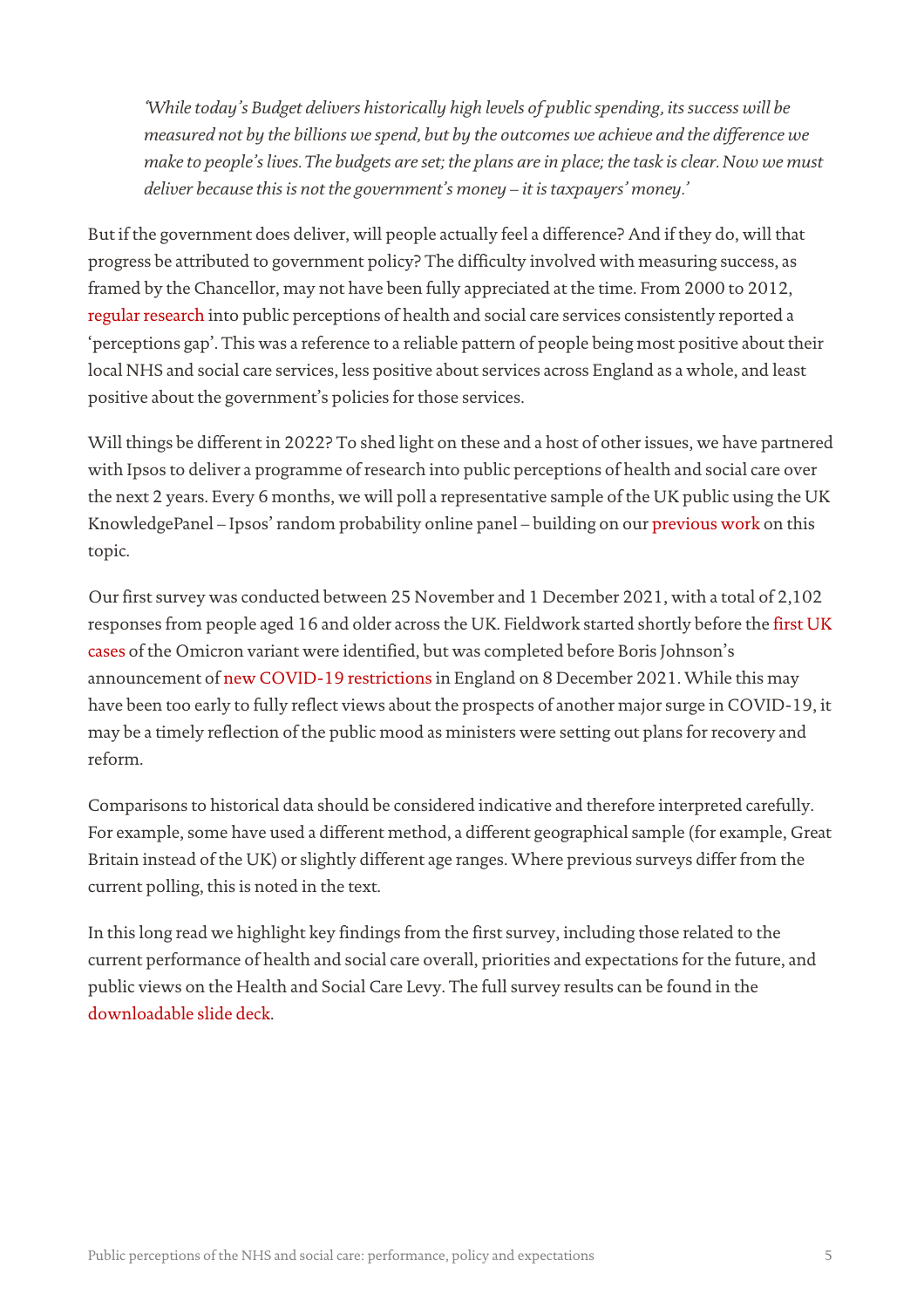# 3. Public perceptions of past performance and expectations for the future performance of the NHS and social care

No part of the UK's health and social care system has been untouched by COVID-19. Protecting the NHS from being overwhelmed during the pandemic has consistently been at the heart of the government's response, albeit [without defining](https://www.bmj.com/content/376/bmj.o51) what this means. Previous polls and [other evidence](https://www.cqc.org.uk/sites/default/files/20201118_COVID-IP-survey_report.pdf) suggested the public were more optimistic and less critical of the NHS at the beginning of the pandemic, but expectations began returning to normal as the pandemic progressed. As the response to COVID-19 continues to stretch NHS and social care services, understanding how public expectations are changing is particularly important.

### Standards of care over the last 12 months

Compared with previous surveys, the public is now more pessimistic about what has happened to the standard of care. More than half (57%) think the general standard of care provided by the NHS got worse in the last 12 months, compared with 32% in [March 2021,](https://www.health.org.uk/about-the-health-foundation/get-involved/events/webinar-how-will-the-public-mood-shape-care-after-the-pandemic) 23% i[n May 2020](https://www.health.org.uk/publications/reports/public-perceptions-of-health-and-social-care-in-light-of-covid-19-may-2020) and 38% in [November 2019.](https://www.health.org.uk/publications/reports/public-perceptions-of-health-and-social-care-2019) [1](#page-5-0) Those with experience of using the NHS during this time are similarly pessimistic.

To understand what may be driving expectations, our survey also asks about aspects of NHS performance that are particularly important to the public. People are most likely to think the pressure on NHS staff (85%), waiting times for routine services (84%) and access to GP services (77%) have got worse over the last 12 months. People are least likely to think the standard of care at their GP practice (56%) and local hospital (37%) have deteriorated, but very few (6%) believe standards in either have improved. People living in the most deprived parts of the country are more likely to think quality of care has deteriorated at their GP practice (65%) and local hospital (45%). This echoes previous analysis showing those living in the most deprived parts of England have poorer access to, and experiences of, [general practice](https://www.health.org.uk/publications/reports/tackling-the-inverse-care-law) an[d routine hospital care.](https://www.health.org.uk/news-and-comment/charts-and-infographics/elective-care-how-has-covid-19-affected-the-waiting-list)

The public is even more pessimistic about what has happened in social care over the last 12 months. More than two-thirds (69%) think the general standard of social care has got worse, while only 4% think it has improved (Figure 1). People in some older age groups are more likely to think standards have deteriorated, including 77% of those aged 55–64 and 78% of those aged 75 years or older. This is a considerable shift from May 2020, when 41% thought the general standard of social care had got worse and  $10\%$  thought it had improved $^2$  $^2$ . This may partly be a reflection of growing public awareness of how [the pandemic has impacted](https://www.health.org.uk/publications/reports/adult-social-care-and-covid-19-assessing-the-impact-on-social-care-users-and-staff-in-england-so-far) adult social care and the [gaps in the government's](https://www.health.org.uk/publications/reports/adult-social-care-and-covid-19-after-the-first-wave)  [response,](https://www.health.org.uk/publications/reports/adult-social-care-and-covid-19-after-the-first-wave) as well as frustration with th[e continuing restrictions](https://www.gov.uk/government/publications/visiting-care-homes-during-coronavirus/update-on-policies-for-visiting-arrangements-in-care-homes) on visiting care homes.

<span id="page-5-0"></span><sup>&</sup>lt;sup>1</sup> Please note the change in the geographical sample (Great Britain instead of the UK) and age range (18+ instead of 16+) between this survey and the March 2021 survey; and the change in methodology between this survey (online KP) and the November 2019 (telephone omnibus) and May 2020 (telephone omnibus) surveys.

<span id="page-5-1"></span><sup>2</sup> Note the change in methodology between this survey (online KP) and the May 2020 (telephone omnibus) survey.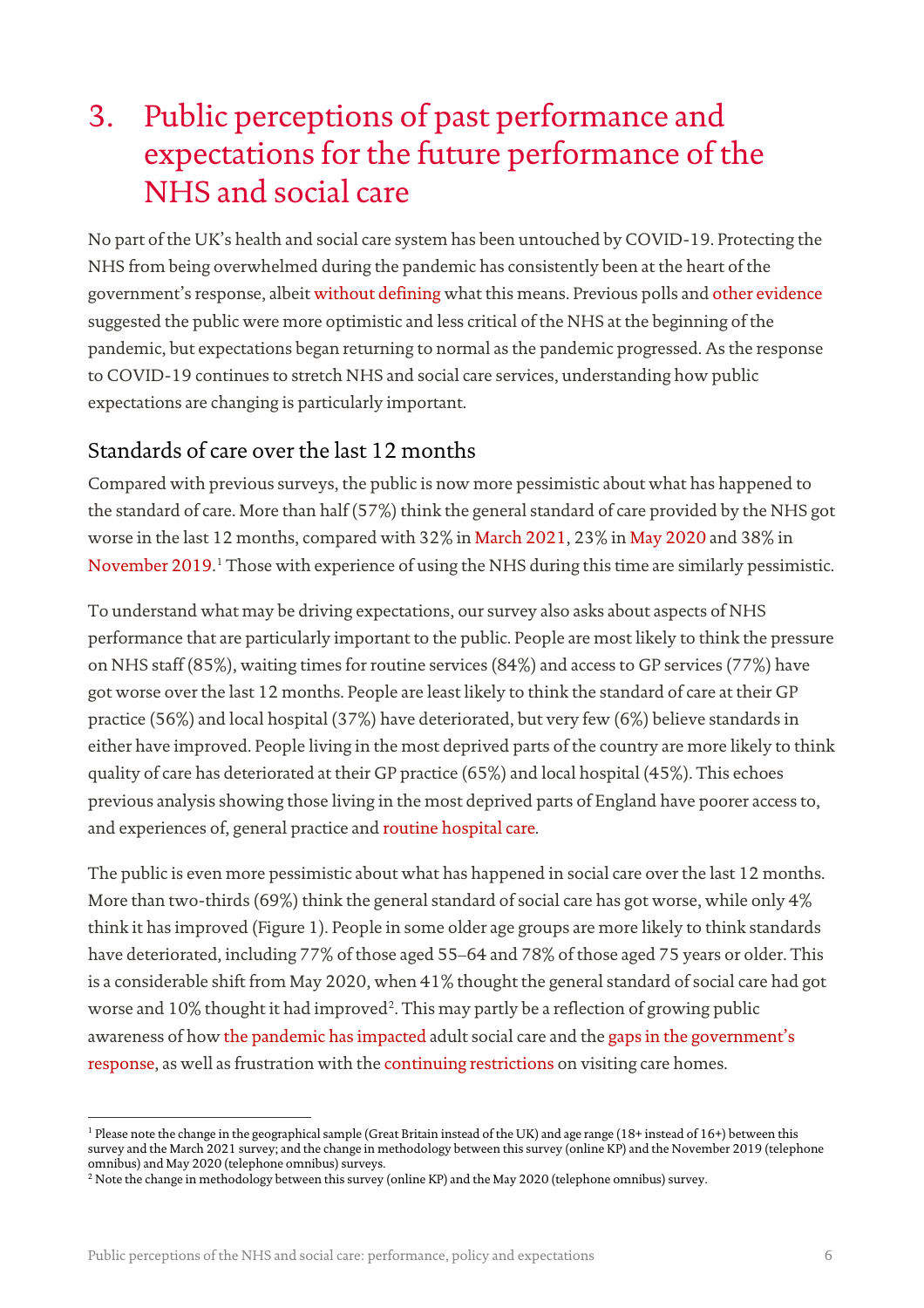## Figure 1

## People are more pessimistic than earlier in the pandemic, especially about social care

Do you think the general standard of care provided by the NHS and social care over the last 12 months has got...? And looking towards the future, do you think the general standard of care provided by the NHS and social care over the next 12 months will be...?'

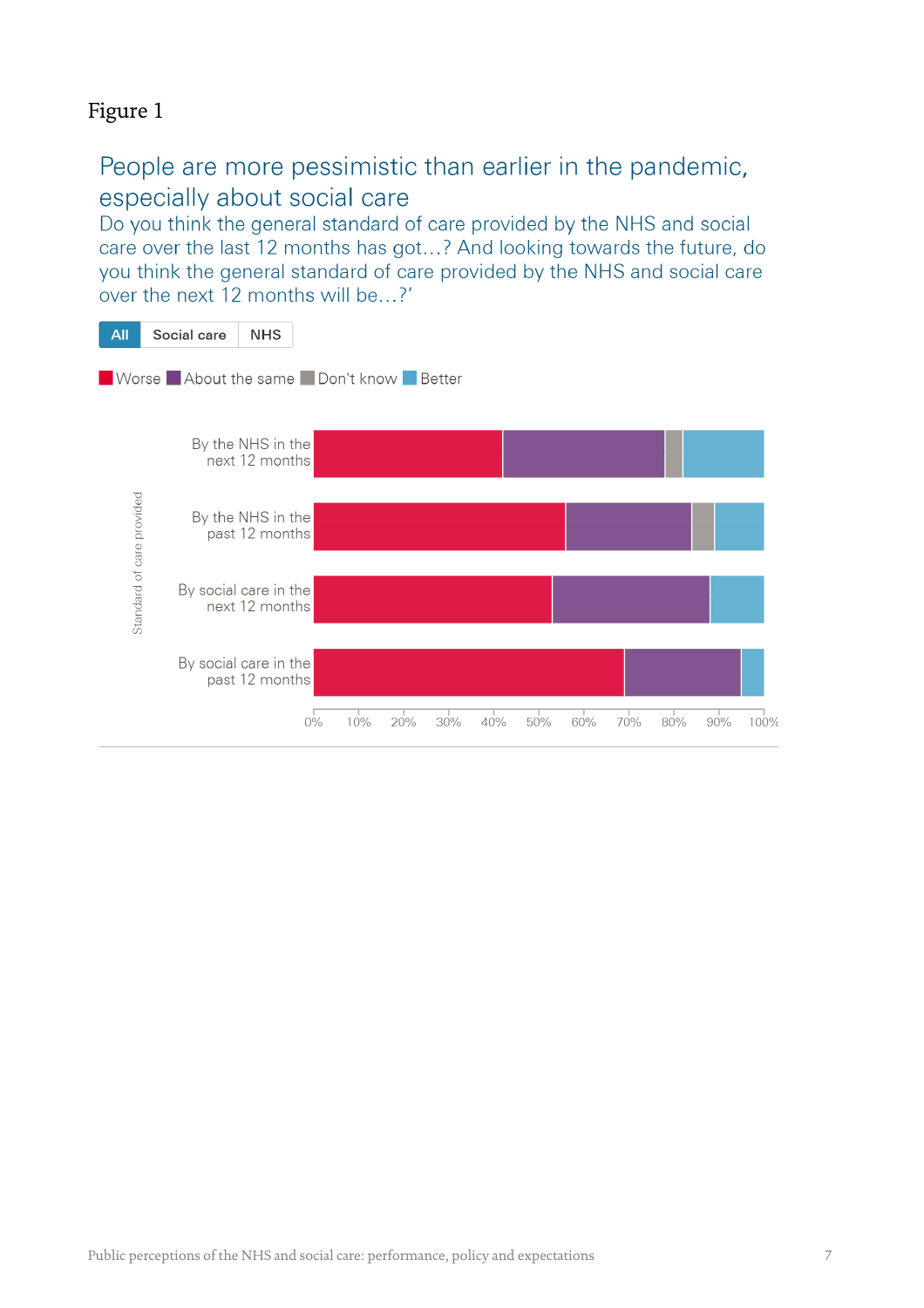## Standards of care over the next 12 months

Looking ahead, the public is more optimistic about whether the NHS will improve – albeit only slightly. Nearly one in five (18%) expect the general standard of NHS care to get better in the next 12 months, while 43% expect it to get worse. This is considerably worse than in [May 2020,](https://www.health.org.uk/sites/default/files/2020-06/Health-Foundation-2020-COVID-19-Polling-v2.pdf) when only 25% expected the standard of care to get worse  $3$  – however, that coincided with the peak of the first wave of COVID-19, when people wer[e clapping for carers,](https://onlinelibrary.wiley.com/doi/10.1111/hsc.13474) so may have reflected a surge of optimism. The latest results are closer to expectations i[n May 2017](https://www.ipsos.com/ipsos-mori/en-uk/polling-health-foundation-0) and [November 2019,](https://www.health.org.uk/publications/reports/public-perceptions-of-health-and-social-care-2019) when 48% and 37% of the public respectively expected the standard of NHS care to get worse<sup>[4](#page-7-1)</sup>. In this respect, expectations could be said to have returned to normal – at least, prior to the latest wave of the pandemic.

When considering different aspects of the NHS, the public is most likely to think the pressure on NHS staff (67%), waiting times for routine services (63%), the wellbeing of NHS staff (60%) and waiting times for A&E (59%) will get worse over the next 12 months. People are least negative about the prospects for the standard of care at their GP practices (42%) and local hospitals (38%) – but only 12% and 11% respectively think standards will improve. And, as above, those living in the most deprived areas are more likely to think standards of care at their GP practices (53%) and at hospitals (46%) will get worse.

People are more pessimistic about the prospects for social care than for the NHS, with 53% expecting the general standard of care to get worse over the next 12 months. This is considerably more than in May 2020 (31%), but may be a further sign of expectations returning to levels typically observed before the pandemic – 50% i[n May 2017](https://www.ipsos.com/ipsos-mori/en-uk/polling-health-foundation-0) and 40% i[n November 2019](https://www.health.org.uk/sites/default/files/upload/publications/2019/THF-Public-perceptions-of-health-and-social-care-Dec19.pdf)<sup>[5](#page-7-2)</sup>. While both surveys were conducted in the context of general elections, social care as a campaign topic played out very differently in England – Theresa May's proposals fo[r reform sparked controversy](https://www.bbc.co.uk/news/election-2017-40001221) in 2017, whereas Boris Johnson's promise to ['fix social care'](https://www.health.org.uk/publications/long-reads/what-should-be-done-to-fix-the-crisis-in-social-care) (without specifying how) effectively neutralised the issue in 2019.

<span id="page-7-0"></span><sup>3</sup> Please note the change in methodology between this survey (online KP) and the May 2020 survey (telephone omnibus).

<span id="page-7-1"></span><sup>4</sup> Please note the change in methodology between this survey (online KP) and the May 2017 (CAPI interviews) and November 2019 (telephone omnibus) surveys.

<span id="page-7-2"></span><sup>&</sup>lt;sup>5</sup> Please note change in methodology between this survey and the May 2017 (CAPI interviews), November 2019 (telephone omnibus), and May 2020 (telephone omnibus) surveys.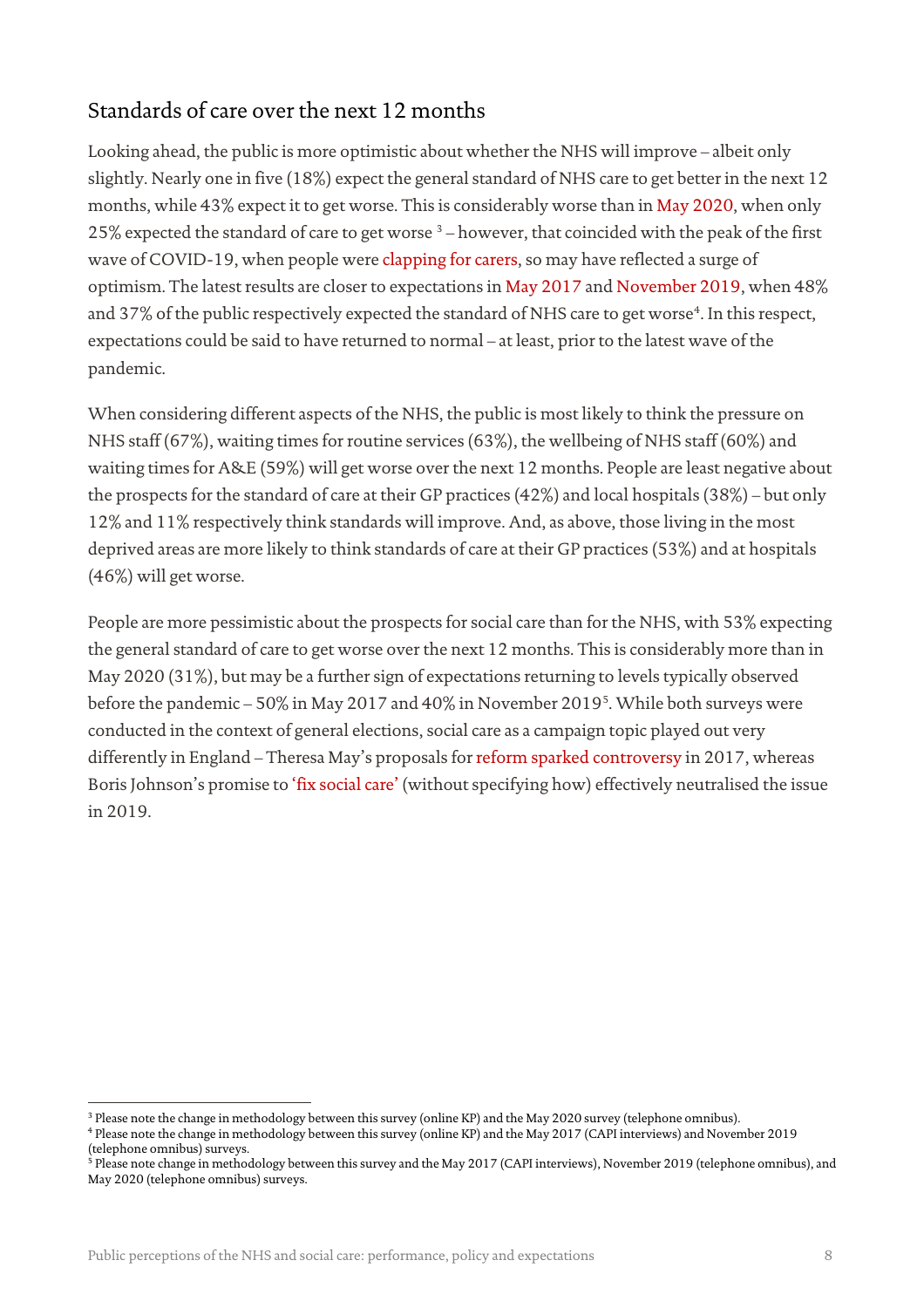# 4. Public perceptions of NHS and social care performance, priorities and government policies

Our survey happened before the Omicron variant took hold in the UK, but NHS and social care services had already been severely affected by the pandemic. With th[e waiting list for elective care](https://www.england.nhs.uk/statistics/statistical-work-areas/rtt-waiting-times/) reaching 6 million in England alone, many people are experiencing significant disruption to health and care services.

Less than half of the those surveyed (42%) agree that their local NHS is providing them with a good service while around a third (31%) disagree. Thinking about the NHS nationally, less than half (44%) agree a good service is being provided and around a third (32%) disagree.

This appears to be a notable deterioration when compared with previous research, although changes in methodology and there being no measures between 2016 and 2021 mean comparisons with historic data are only indicative. The 'perceptions gap' between local and national services (whereby local services are typically viewed more positively than national services) also appears to have disappeared (Figure 2).

#### Figure 2

## Public ratings of the NHS and government policies look to be low, though methodology changes mean historic comparisons are only indicative

To what extent do you agree or disagree with each of the following statements?

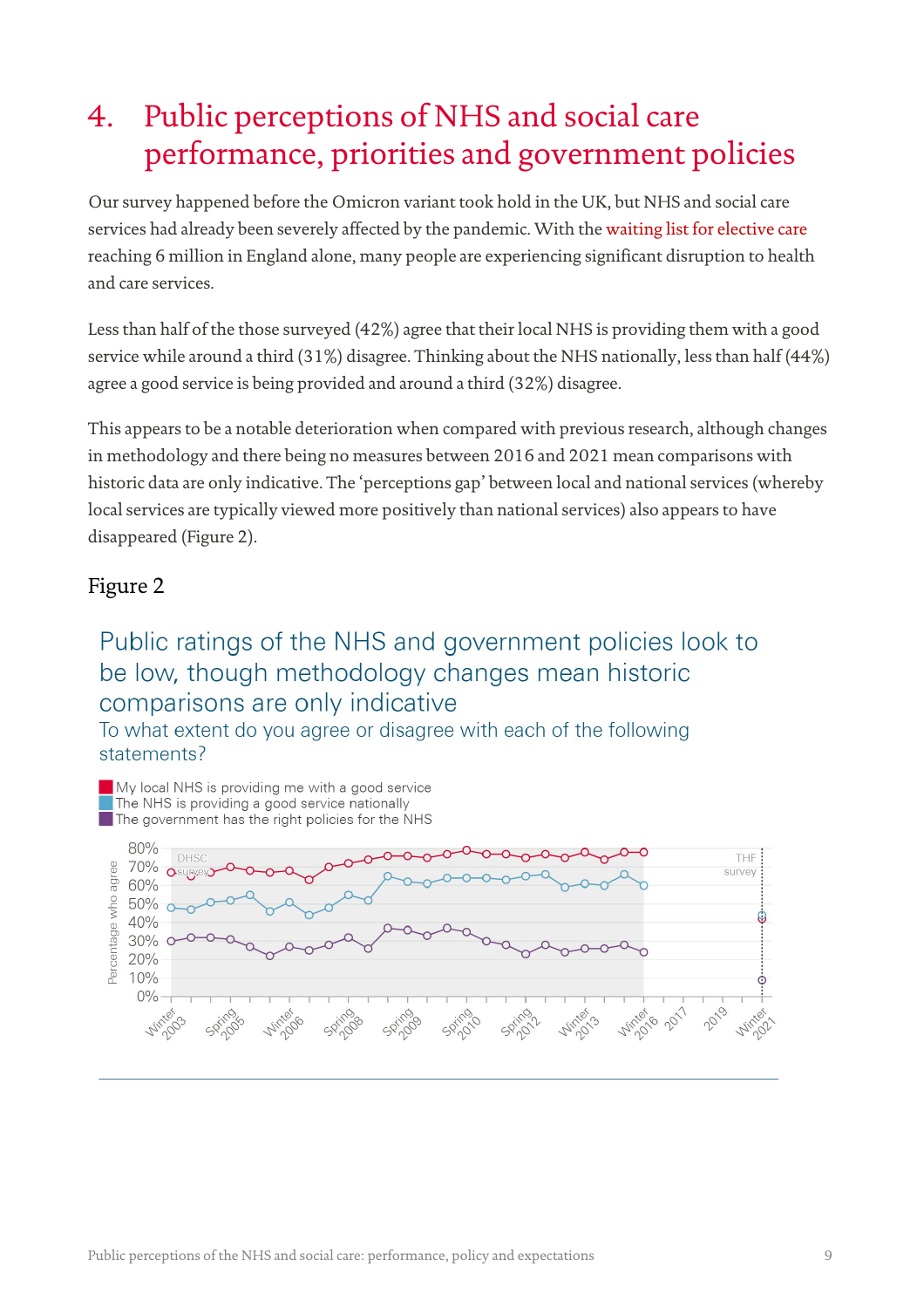With the public clearly seeing the need to improve NHS services, what issues do people feel are most pressing? The top three priorities cited are addressing the pressure on or workload of NHS staff (37%), increasing the number of staff in the NHS (36%) and improving waiting times for routine services such as diagnostic tests or operations (35%). A total of eight areas were selected as a priority by at least one in five people (Figure 3) – only just excluding COVID-19 vaccination, with the focus on delivering the booster campaign coming after our survey was completed.

#### Figure 3

## Addressing staff workload, increasing the number of staff and improving waiting times for routine services are the public's top priorities for the NHS

When it comes to the NHS, which two or three of the following do you think should be prioritised?

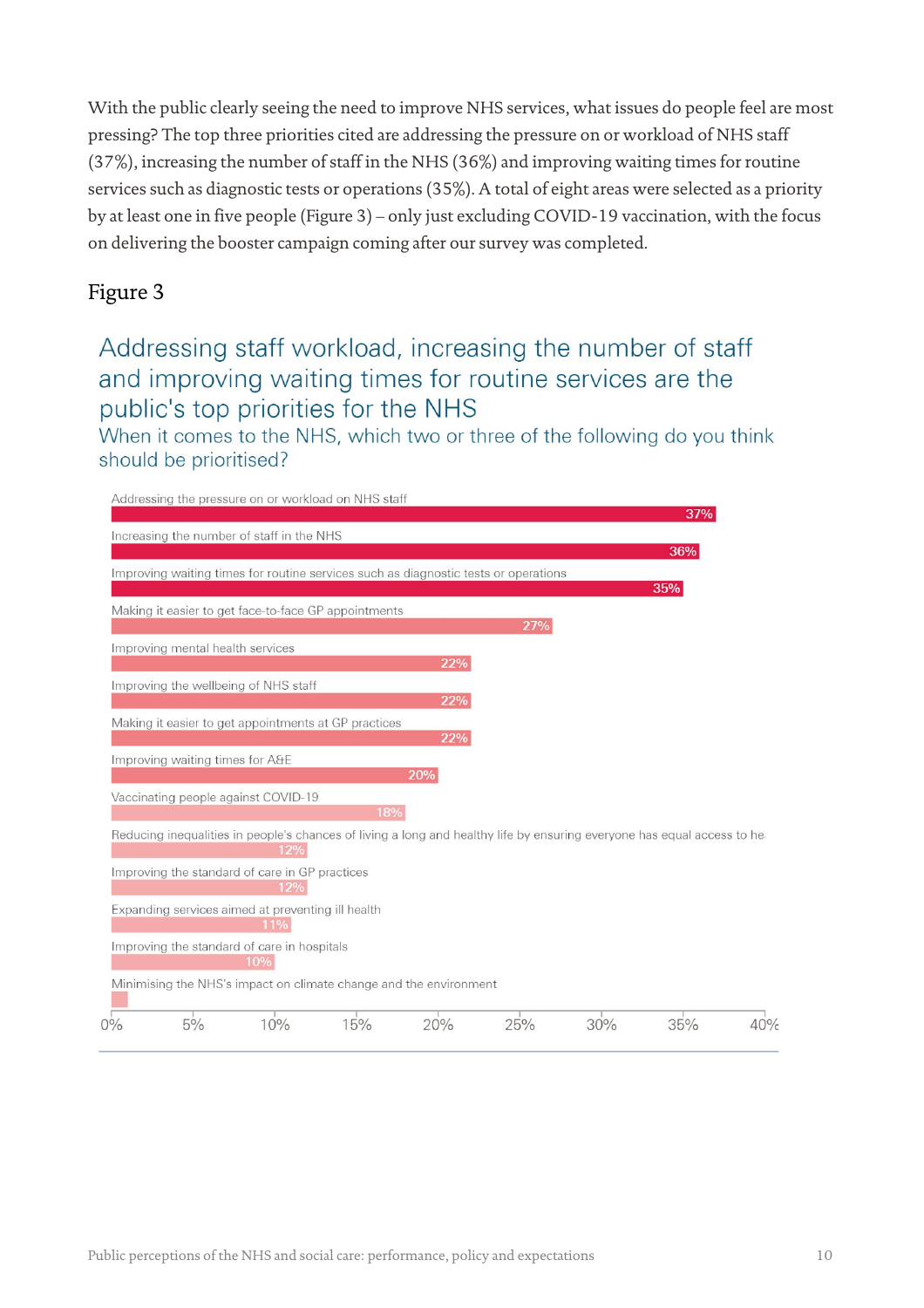Supporting and expanding the workforce are among the public's top priorities for the NHS. Yet the government has repeatedly failed to produce a comprehensive workforce strategy for the health service in England. Ministers and MPs have even rejected a [widely supported amendment](https://www.health.org.uk/news-and-comment/news/the-health-and-care-bill-must-be-amended-to-help-make-workforce-shortages-a-thing-of-the-past) to the Health and Care Bill that would require government to publish independent projections of workforce supply and demand to support better workforce planning. The gap between public desire to see the workforce prioritised and the lack of action currently being taken to address workforce challenges should set alarm bells ringing in Whitehall.

The prominence of elective care among the public's priorities is understandable given the scale of the NHS backlog. The government has clearly anticipated the need to address waiting times and has committed to doing so, backed by extra funding, although also acknowledging tha[t waiting lists are](https://www.gov.uk/government/publications/build-back-better-our-plan-for-health-and-social-care/build-back-better-our-plan-for-health-and-social-care)  [expected to lengthen before they reduce.](https://www.gov.uk/government/publications/build-back-better-our-plan-for-health-and-social-care/build-back-better-our-plan-for-health-and-social-care) People may have some tolerance for longer waiting times but, as the waiting list continues to set new records, those waiting for treatment may look beyond the NHS. Overall, we found only a minority of people currently or are likely to pay for private health care with only 13% already paying and 23% very or fairly likely to do so. However, being able to access care and treatment more quickly is the major attraction for most (83%) of those who already pay or are likely to pay. Should this increase in the future, it may indicate growing frustrations with delays and a warning to government that progress is not being made quickly enough.

When developing the policy agenda for the NHS, the government and devolved administrations will need to be alert to the significant differences in priorities among different groups. People aged 55 and older are slightly more likely to view 'making it easier to get face-to-face GP appointments' a priority (33%, compared with 27% overall), while those in the most deprived areas prioritise 'making it easier to get GP appointments' (29% versus 22% overall). People living in Scotland are more likely to prioritise 'improving mental health services' (31% versus 22% overall), as are younger people (aged 16 to 34) across the UK (33%, compared with 22% overall). People from ethnic minority backgrounds appear to give greater priority to health care standards – 20% cite 'improving the standard of care in hospitals' as a priority (versus 9% of those from white ethnic backgrounds), while 19% think 'improving the standard of care in GP practices' should be a priority (versus 11% of those from white ethnic backgrounds).

The government and devolved administrations face a significant challenge in meeting public expectations around plans for the NHS and social care. Despite government claims to have prioritised the NHS throughout the pandemic, and setting out plans for major reforms, our survey found that only a minority think their policies are the right ones (Figure 4). Just over one in ten people (12%) agree that the government has the right policies for the NHS and more than half (62%) disagree. People in Scotland and Wales are significantly more likely to agree that the devolved governments have the right policies for the NHS (32% and 23% respectively, versus 9% for England).

For context, when this question was put to the English public in a series of surveys between 2003 and 2016, the proportion who agreed that the government had the right policies for the NHS ranged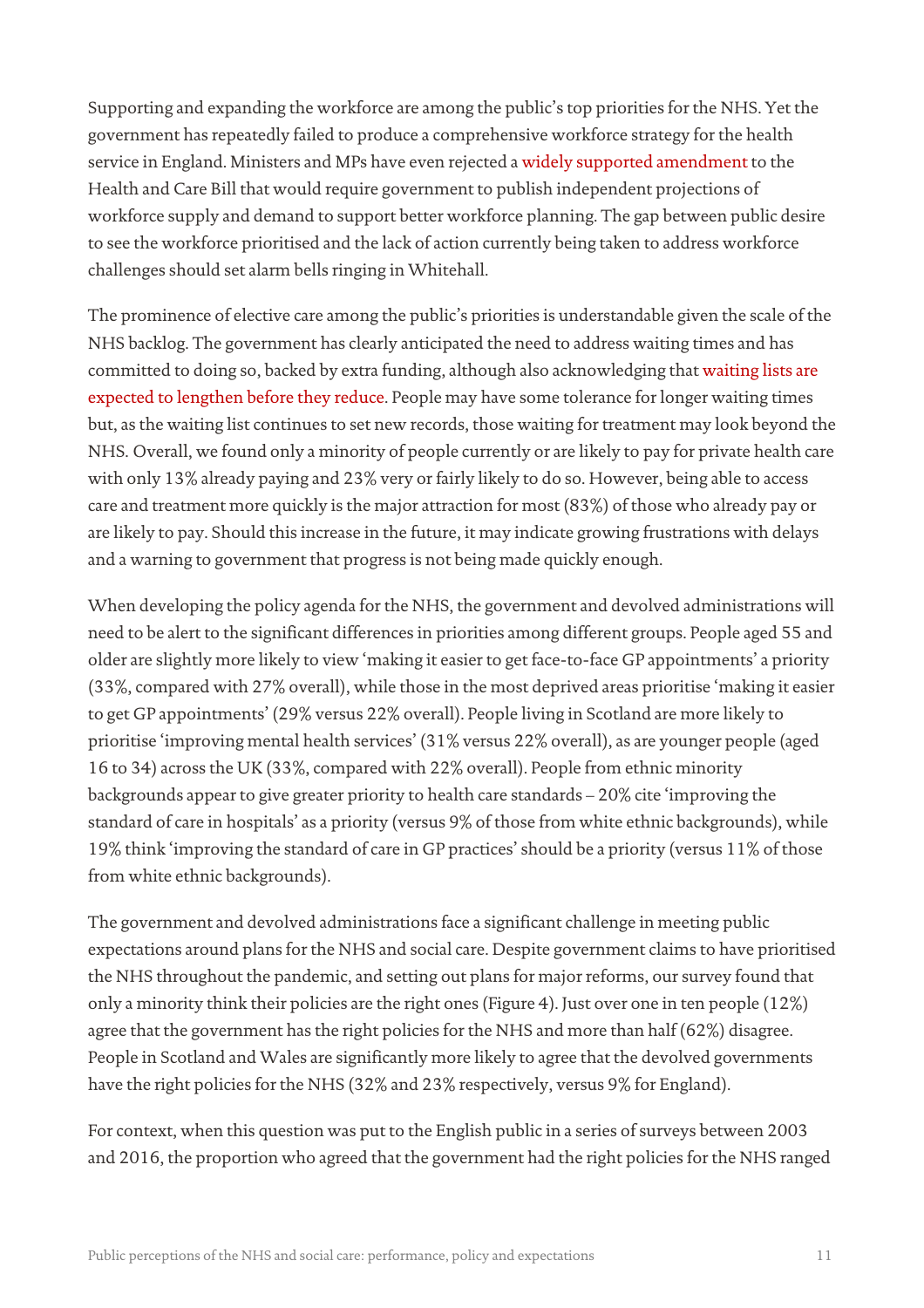between 22% and 37% (Figure 2). While previous findings are not directly comparable with our survey due to differences in the methodology, the stark decline could indicate a shift in public confidence in the government's handling of the NHS in England.

Confidence in national policies for social care across all four UK countries is even lower, with no statistically significant differences between them. The public is not so sure that social care has been fixed, with only 8% agreeing the government has the right policies for social care.

## Figure 4

## Confidence in government policies for the NHS and social care is low, especially in England

To what extent do you agree or disagree that the UK / Scottish / Welsh / Northern Irish government has the right policies for the NHS and social care?



While confidence in the government's policies is low, the public mood does not support a wholesale shift to a fundamentally different model of health care system – backing for the core principles of the NHS remains broadly unchanged. The vast majority think that the NHS should be free at the point of delivery (89%), provide a comprehensive service available to everyone (88%), and should be funded primarily through taxation (85%). This should give pause for thought to anyone advocating for more radical changes to our health care system.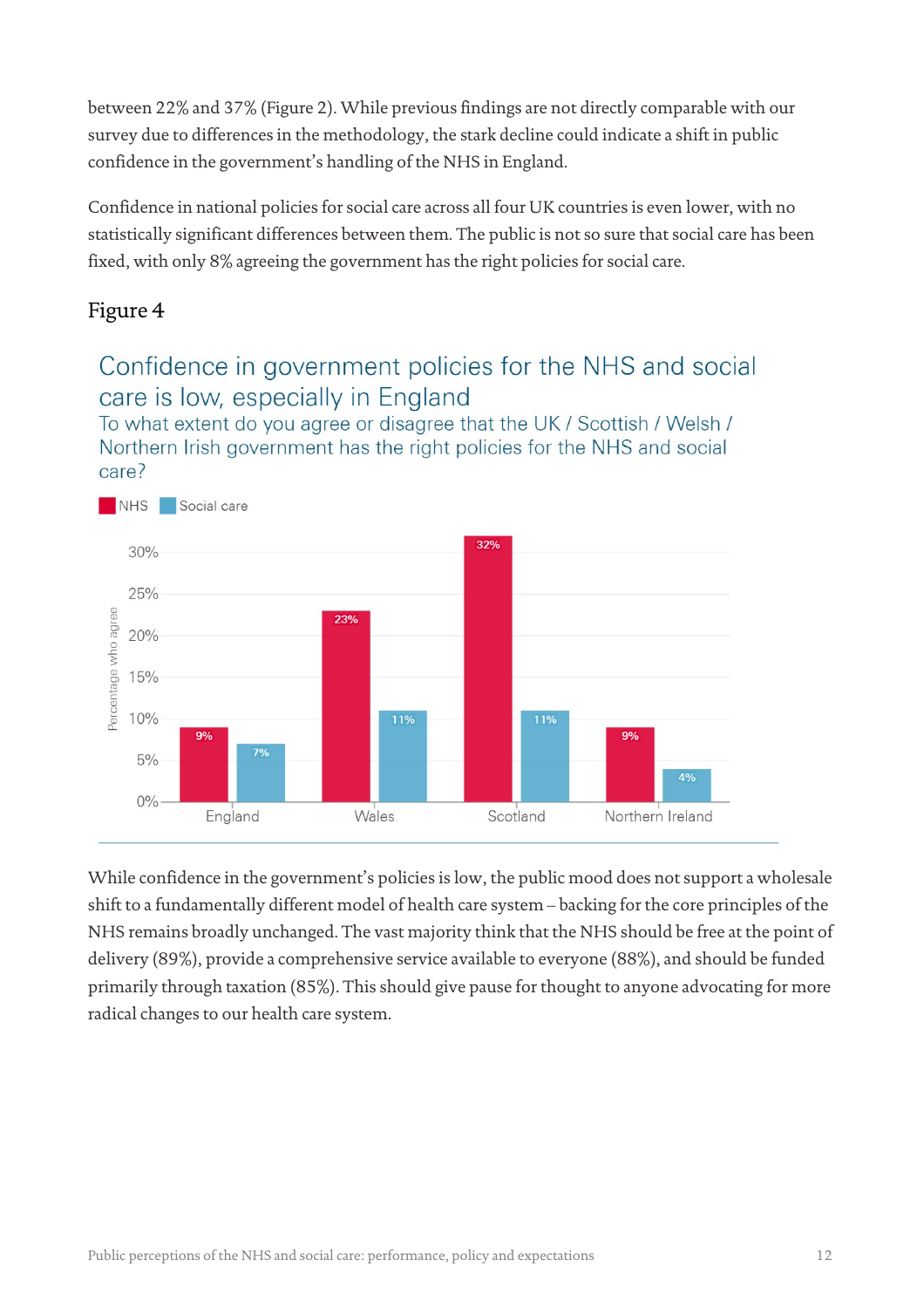# 5. Views on the Health and Social Care Levy

The government is planning to fund its biggest ambitions for health and social care through a new [Health and Social Care Levy,](https://www.gov.uk/government/publications/health-and-social-care-levy/health-and-social-care-levy) essentially [a UK-wide tax](https://obr.uk/efo/economic-and-fiscal-outlook-october-2021/) based on National Insurance. From 2022/23 to 2024/25, the levy is expected to generate an average of £12 billion per year across the UK. This is a considerable amount of money, even if the anticipated £10 billion boost to health and care [spending](https://www.health.org.uk/news-and-comment/charts-and-infographics/spending-review-2021-what-it-means-for-health-and-social-care) in England still falls short of estimates of what is needed.

People will certainly notice the difference in their pay packets – not least because the government [plans to advertise](https://www.gov.uk/government/publications/build-back-better-our-plan-for-health-and-social-care/build-back-better-our-plan-for-health-and-social-care#our-new-funding-plan) where the extra money is going. From April 2023, 'Health and Social Care Levy' will be listed on payslips alongside deductions for income tax and National Insurance[. New](https://www.legislation.gov.uk/ukpga/2021/28/enacted)  [legislation,](https://www.legislation.gov.uk/ukpga/2021/28/enacted) passed towards the end of 2021, requires the proceeds to be spent on the costs of health and social care in England, Wales, Scotland and Northern Ireland. In the meantime, the rate of National Insurance will temporarily increase by 1.25 percentage points from April 2022, with tax on dividend income from shares increasing by the same amount.

The notion of earmarking an increase in National Insurance to fund extra health spending is not without precedent. Almost exactly 20 years ago, under the political cover of a [landmark independent](https://www.health.org.uk/publications/reports/revisiting-the-Wanless-review)  [review](https://www.health.org.uk/publications/reports/revisiting-the-Wanless-review) of the demands on the NHS, Gordon Brown – then Chancellor of the Exchequer – announced a 1% increase in National Insurance to fund major new financial settlements for health and social care. At the time, the decision to invest more in public services by increasing taxes went with the [grain of public opinion](https://www.ipsos.com/ipsos-mori/en-uk/tax-and-spend) and was remarkably popular. With ministers clearly hoping for a similar reception, our polling offers some good news but a few notes of caution too.

The main positive for government is that, at the time of asking, most people (58%) support the Health and Social Care Levy, with only one in five (22%) opposed. Support is particularly high among people intending to vote Conservative – 75% support the decision, with only 13% opposed (Figure 5). Achieving this level of support arguably represents a small but important political victory for the government. Raising taxes to spend more on public services is not exactly traditional Conservative party policy, and doing so unambiguously breaks th[e 2019 election manifesto](https://www.conservatives.com/our-plan) commitment not to raise income tax, National Insurance or VAT.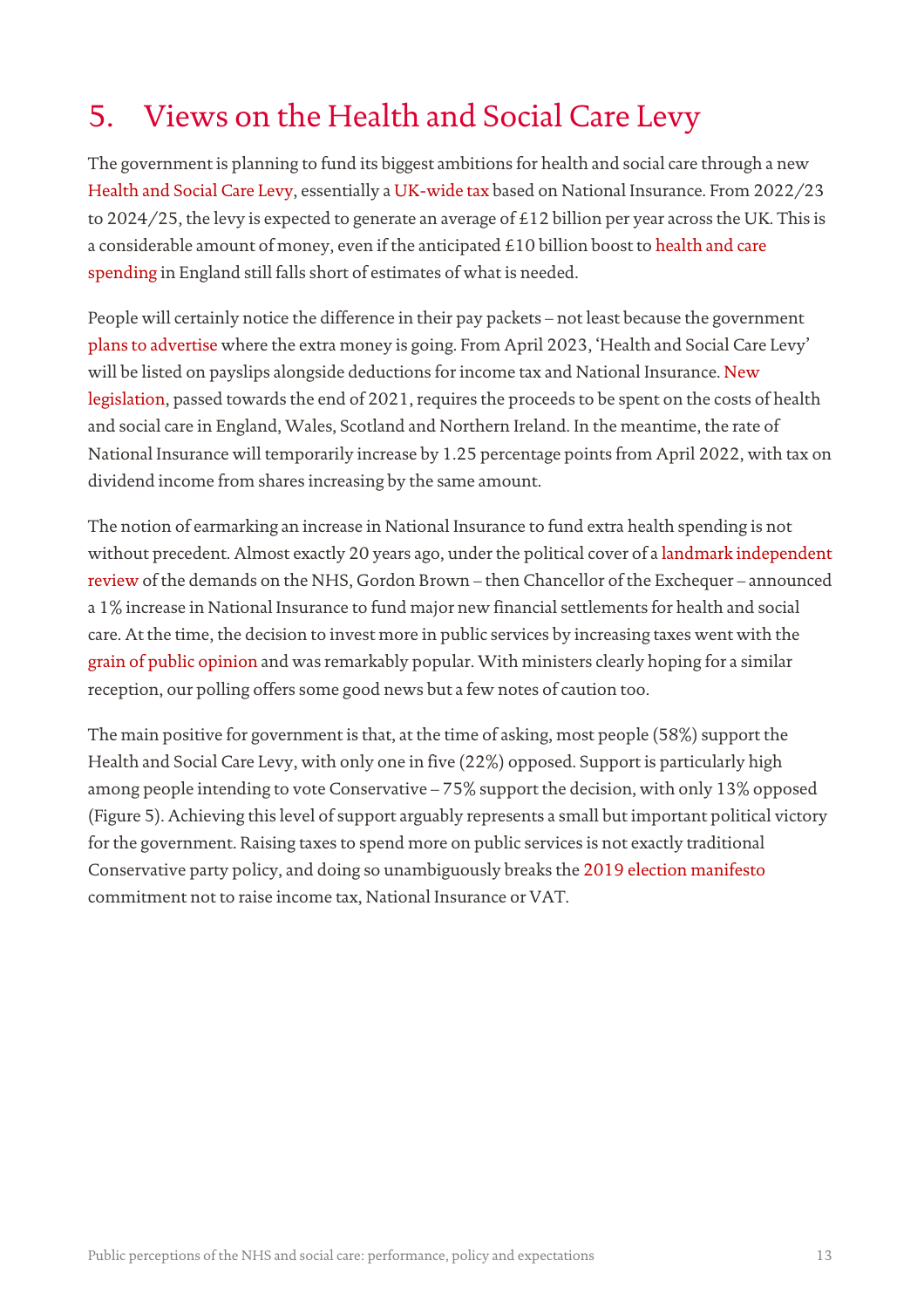#### Figure 5

## A majority of the public backs tax rises to fund the NHS and social care

As you may know, the UK government has introduced an increase in taxes to be spent on the NHS and social care. To what extent, if at all, do you support or oppose this policy?



Less positive for government is that support for increasing taxes is weaker among some of the groups expected to pay the most towards the new tax. Th[e Institute for Fiscal Studies expects](https://ifs.org.uk/publications/15597) most of the burden of paying the new tax to fall on people of working age. While the government has changed the law to apply the levy to those working beyond [state pension age,](https://bills.parliament.uk/bills/3041/publications) older households will still only contribute a small amount of the revenue. Support for the levy is highest among people aged 55–64 (67%), 65–74 (77%) and 75 or older (76%), and lowest among those aged 25–34 (41%).

Equally, a government that won a majority in 2019 by turning the 'red wall' blue may be disappointed that increased spending on the NHS and social care has not found more favour among people intending to vote Labour. Just over half of Labour voters (55%) support the new tax, but one in four (24%) are opposed. And afte[r rumblings of discontent](https://www.theguardian.com/money/2022/jan/27/treasury-unease-over-fears-of-no-10-u-turn-on-national-insurance-hike) about tax rises from within the cabinet, amid concerns about a [cost of living crisis,](https://www.resolutionfoundation.org/publications/labour-market-outlook-q4-2021/) the continued enthusiasm of Conservative voters cannot be taken for granted.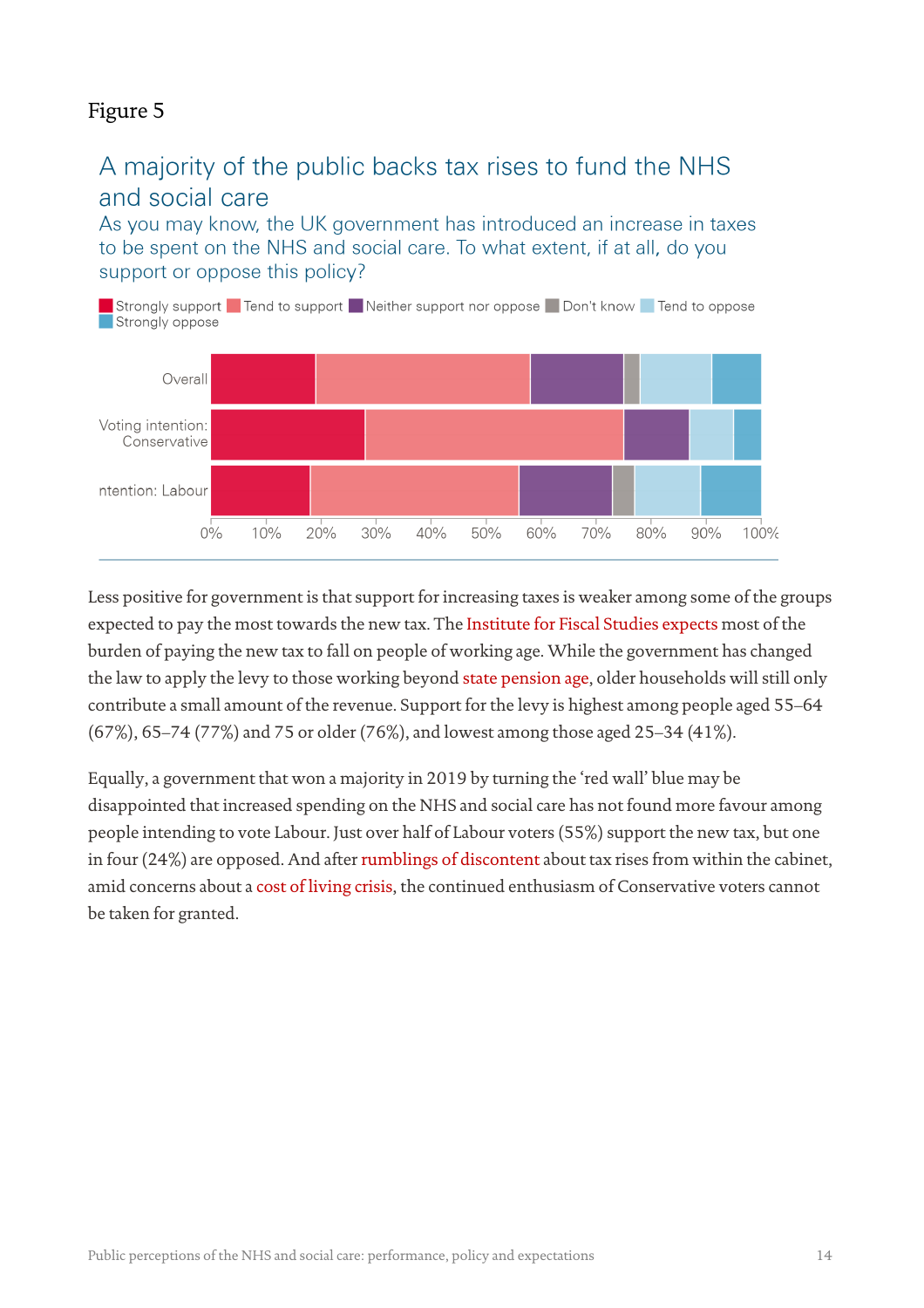# 6. Conclusion

This is an important moment in time to monitor public perceptions of health and social care performance and policy. Health and social care services remain under immense pressure from the pandemic and face a long, difficult road to recovery. Meanwhile, the government is progressing wideranging reforms, alongside a new funding announcement and plans for a Health and Social Care Levy.

Our polling shows that the unprecedented challenges faced by health and social care are reflected in negative public perceptions of the current state of services. More than half (57%) think that the standards of NHS care have deteriorated over the past year, while more than two-thirds think the standard of social care has got worse (69%). Less than half believe the NHS is currently providing a good service nationally (44%) or locally (42%). People living in the most deprived parts of the country are more likely to think the quality of care has deteriorated at their GP practice and hospital, and are less optimistic about the prospects of care quality improving in the year ahead.

Supporting and expanding the workforce are among the public's top priorities for the NHS. In light of this, the continued absence of a comprehensive workforce strategy in England is a glaring omission in the government's plans. Different groups have different perceptions of what the top priorities for the NHS should be, but addressing the significant workforce challenges in health and social care will support progress towards all of the public's top priorities over the medium term.

Public confidence in the government's handling of the NHS appears to be very low for England: just 9% of those living in England agree that government has the right policies for the NHS, even as it progresses with a major programme of NHS reforms. The picture is different in Scotland and Wales, where people are significantly more likely to agree that their government has the right policies for the NHS (32% and 23% respectively). The decision to increase taxes to spend more on the NHS and social care has majority support across the UK, but in the context of a cost-of-living crisis the government will need to keep making the case for the new tax – especially among those who will be paying the most towards it.

The public mood around the state of health and social care seems to be particularly bleak at this moment – especially in England – but our previous polling throughout the pandemic has shown how quickly public views can shift. Every 6 months we will continue to monitor and report on how public perceptions are evolving in these areas and others.